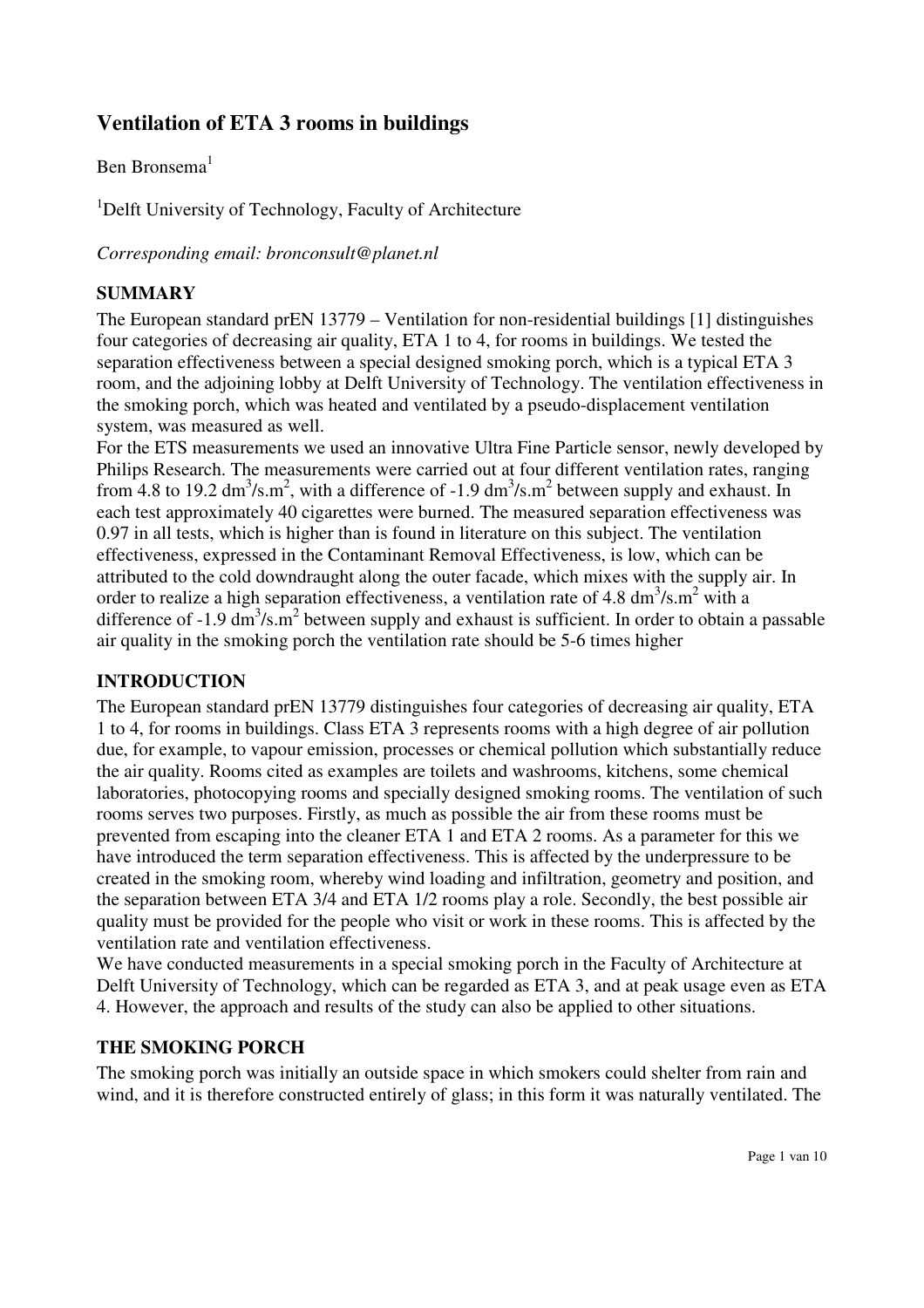staff then asked if the room could be heated to some degree in the winter months. However, it was important that the smoking room formally retained the character of an unheated room, because it would otherwise have to meet the requirements of the Dutch Building Regulations in terms of thermal construction, facilities, and energy performance. The solution to this was found by ventilating the smoking porch with air extracted from a substation of the central heating system, which in winter has a temperature of approximately  $25^{\circ}$ C. By making use of unused residual heat, the smoking porch has no effect as such on the faculty building's energy performance. The overall room temperatures to be achieved are shown in figure 1.



The floor area of the smoking porch is 29 m<sup>2</sup>. The height is 6.85 m and the gross volume is approximately 200  $\text{m}^3$ . The porch can accommodate 24 standing smokers at four smoking tables. The wishes of the staff for seating to be included were not met. See figure 2, in which the points of measurement are also shown.

# **VENTILATION AIRFLOW RATE OF THE SMOKING PORCH**

The airflow rate was chiefly determined by the room temperature desired in the porch during the winter months; the temperature of the supply air is a given factor. On the basis of overall calculations, a total airflow rate of 1600  $\overline{m}^3$ /h has been assumed, equivalent to 8 air changes per hour and 67 m<sup>3</sup>/h per person at maximum occupation. Dutch Building Regulations only require a ventilation rate of approximately 500 m3/h for a room such as this.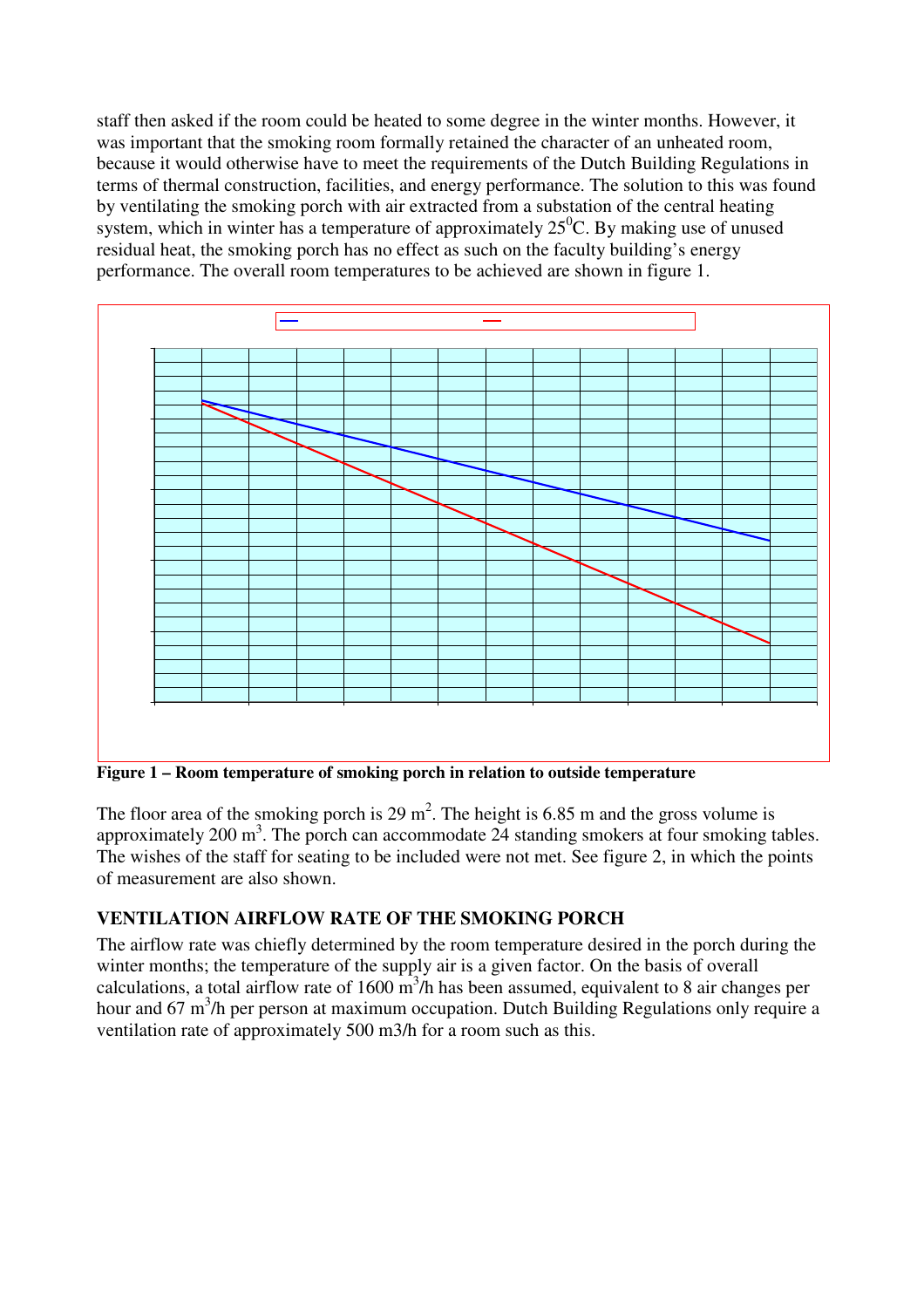#### **PRESSURE HIERARCHY AND AIR BALANCE**

The smoking room has an east-facing glass outer facade with a surface area of approximately 140 m<sup>2</sup>. The infiltration of this facade by a strong east wind cannot be ignored, because it could result in the extraction capacity becoming too small and in the most serious case even create overpressure in the smoking room.

The infiltration flow can be calculated using the formula in [1]:

$$
V = \sum (aI)^{*3} \sqrt{\Delta p^2} (1)
$$

Wherein:

 $V =$  infiltration flow  $m^3/h$ 

 $a =$  flow coefficient in m<sup>3</sup>/m<sup>1</sup>.h. $\Delta p$ 

Supply airflow  $1300 \text{ m}^3/\text{h}$ 

 $l =$  length of cracks in m  $l =$  Ca 104 m

- For unopenable sections to be set at 0.20

 $\Delta p$  = pressure difference across the outer facade in Pa - At 5 Beaufort<sup>1</sup> estimated at ca 50 Pa. Using formula 1 the maximum infiltration is estimated at ca  $300 \text{ m}^3/\text{h}$ . On this basis the air balance is set as follows: Calm Wind 5 m/s Exhaust airflow  $1600 \text{ m}^3/\text{h}$ /h  $1600 \text{ m}^3$ /h Infiltration from lobby  $300 \text{ m}^3/\text{h}$ /h  $0 \text{ m}^3$ /h Infiltration from outside  $0 \text{ m}^3/\text{h}$  $/h \frac{300 \text{ m}^3/h}{h}$  $\frac{\text{h}}{\text{h}}$  1300 m<sup>3</sup>/h

The ventilation system is constructed as an upflow system (see below), so in principle it could function as displacement ventilation. For this to work it is important that the airflow is greater than the upward air current of 20 dm3/s (72 m3/h) which is the natural thermal caused by the human body [2]. A supply airflow of 1300 m3/h is therefore sufficient for (1300/72=) 18 persons. At the full capacity of 24 persons, (24\*72=) 1.728 m3/h would be needed. However, whether and to what extent the ventilation system is suitable to function as displacement ventilation is discussed below.

### **THE VENTILATION SYSTEM**

The smoking porch is equipped with four round tables mounted on steel tubes  $\varnothing$  323.9 x 4 mm with perforations  $\varnothing$  10 mm, centre to centre 60 mm, through which air is supplied. The speed at which air is blown in through the perforations is 5 m/s, aiming at a fast reduction in air temperature. If the temperature of this air were too high it would adversely affect the upflow system. On the other hand, the high speed of the air blown in and the inherent induction of room air counteract the intended displacement effect. Partly due to the cold downdraught along the outer facade of the porch, despite the supply of ventilation air at a low level, hardly any displacement effect has been found to occur (see below).

The air is extracted high up in the porch via steel tubes  $\varnothing$  193.7 x 4 mm measuring ca 6 m in length, which are installed concentrically in the air supply tubes – see figure 3.

#### **ANALYSIS OF THE VENTILATION CONCEPT**

Separation effectiveness:

 $\overline{a}$ 

The separation effectiveness is defined as

$$
\eta_{\rm s} = \frac{C_{i} - C_{e}}{C_{i}} = 1 - \frac{C_{e}}{C_{i}} \tag{2}
$$

<sup>&</sup>lt;sup>1</sup> An east wind at force  $\geq$  5 Beaufort is rare in the Netherlands.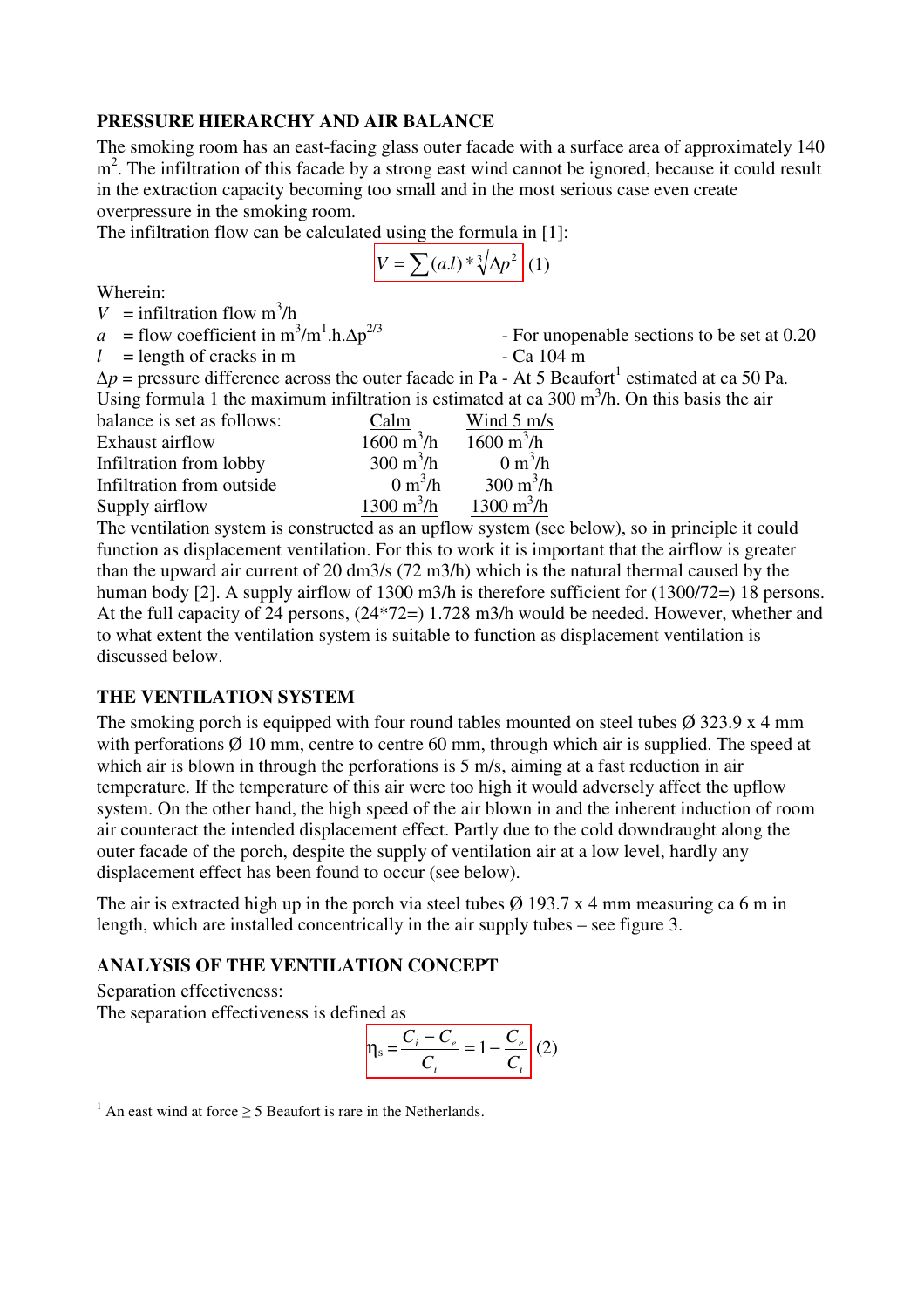

**Figure 2 – Floor plan of the smoking porch with measuring points** 

### Wherein

 $C_i$  = ETS concentration in the porch

 $C_e$  = ETS concentration in the lobby outside the porch

The ETS concentrations in the smoking room are measured at breathing height between 1.1 en 1.8 at respectively  $C_{i,1,1}$  en  $C_{i,1,8}$ 

It is not easily possible to develop an analytical model to predict the separation effectiveness. The dissipation of ETS to the lobby can perhaps be modelled, but the ETS concentration in the lobby is dependent to a large extent on the volume of the room, the air movement and the ventilation of the lobby. The separation effectiveness can therefore only be determined on the basis of measurements.

### Ventilation effectiveness:

The ventilation system is set up as an upflow system, but does not meet the conditions for displacement ventilation because:

- The temperature of the supply air is higher than the room temperature. After all, the air supply also serves to warm the porch.
- The doors of the porch are frequently opened and closed for smokers to leave and enter.
- The cold downdraught along the outer facade causes a downward current of contaminated air.

The smoking porch is fitted with hinged glass doors, which when opened and closed 'pump' a quantity of air from the porch into the central lobby and vice versa. Under isothermal conditions this quantity is approximately  $672 \text{ dm}^3$  a time [3]. With an average occupation of 15 smokers, each of whom spend 15 minutes in the porch, the doors are opened and closed 120 times an hour (twice per smoker), whereby  $(120*672*10^{-3} = 80 \text{ m}^3/\text{h}$  ETS



**Figure 3**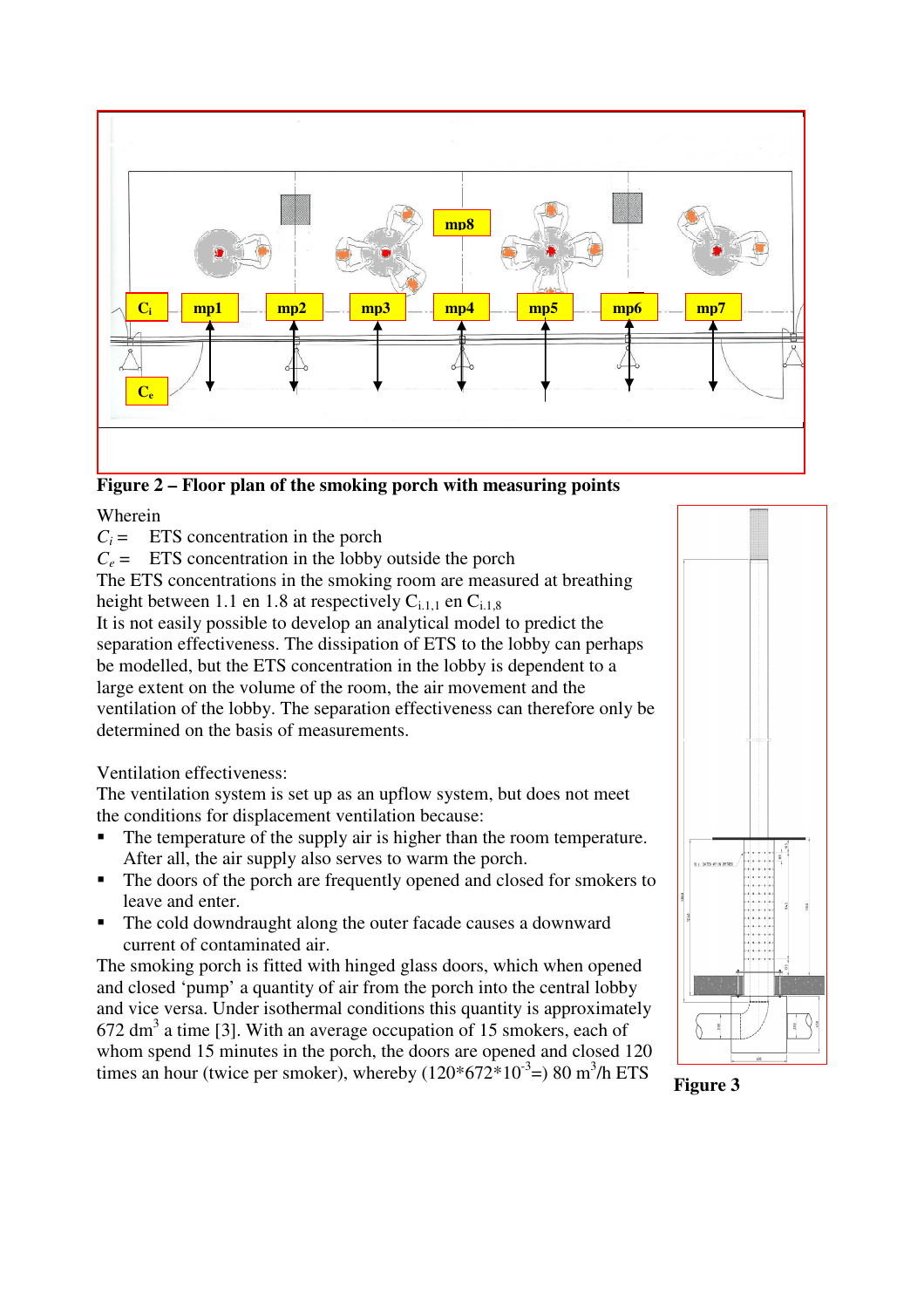is transferred into the lobby. In relation to the ventilation capacity of  $1600 \text{ m}^3/\text{h}$  this is a comparatively small amount, which in itself need not disturb the upflow of displacement ventilation too seriously.

The cold downdraught along outer facades that are made only of single glazing is more of a problem. The convection flow that arises along a vertical surface can be calculated using the following formula [3]. The formula applies to turbulent flows which in this case will certainly occur.

$$
q_{v,z} = 2.75 \Delta \theta^{0.4} z^{1.2} \qquad (3)
$$

Wherein:

 $-dm<sup>3</sup>/s.m$ 

 $\Delta\theta$  = temperature difference -K

 $q_{vz}$  = vertical airflow

*z* = height of the vertical surface -m

The outer facade of the porch has a surface area of  $(H*B = 6.65*16.40)$  109 m<sup>2</sup>. The temperature difference  $\Delta\theta$  between the air in the smoking porch and the glass surface depends on the outside temperature and the wind speed. The lower the temperature outside and the higher the wind speed, the more the temperature in the porch will fall and with it the inner surface temperature of the outer facade. The cold downdraught has been quantified using formula (3); figure 4 shows the results.



**Figure 4 – Downdraught in m<sup>3</sup> /h in relation to outside temperature** 

At an outside temperature of  $-3^{0}C$ , the lowest occurring during the day, a downdraught in the order of 3500 m<sup>3</sup>/h occurs. But also at a more moderate outside temperature such as  $15^{\circ}$ C the downdraught is still greater than  $2000 \text{ m}^3/\text{h}$ .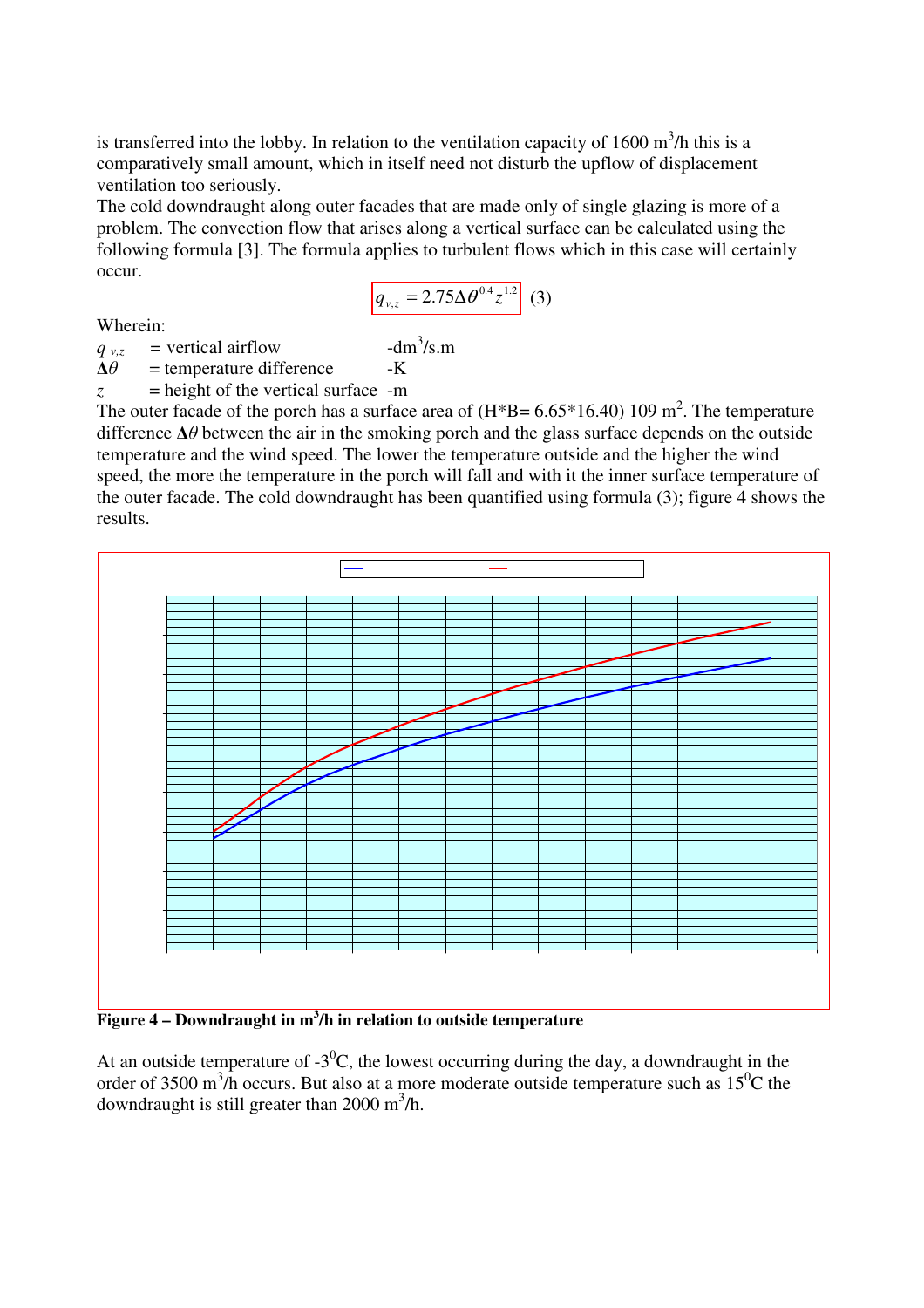This downdraught is considerably greater than the supply flow, so displacement ventilation hardly occurs. The lower the outside temperature falls, the more the system assumes the character of mixing ventilation. This is not important for separation effectiveness, but it is for the air quality in the porch, as the downward airflow set in motion by the cold downdraught is contaminated with ETS.

### **DETERMINATION METHOD FOR ETS CONCENTRATION**

The determination of ETS concentrations according to the international standards ISO 18144 and ISO 18145 is a time-consuming and expensive matter and moreover it cannot be carried out online. The ETS concentration has therefore been determined with the aid of an Ultrafine Particle (UFP) Sensor [4] developed by Philips Research in Eindhoven. Philips has made a prototype of this innovative sensor available for the measurements to be conducted. They therefore provide no data on nicotine, 3-EP and solanesol concentrations in theETS, which are also not required by the present measuring programme given that both for separation effectiveness and ventilation effectiveness relative values are concerned.

### **CONCENTRATION MEASUREMENTS**

During three measurement sessions, first the separation effectiveness and then the ventilation effectiveness were determined with the aid of the UFP sensor. The values measured by the sensor are in pA. It should be noted that a considerable inhomogeneity was recorded, both in time and in place. The values measured are  $\pm 10\%$ .

For the measurements of separation effectiveness a mobile table was used with two surfaces at 1.0 and 1.6 m high, on which the measuring pump and analysis equipment was placed. Separation effectiveness was calculated from the values measured using equation (2).

For the measurements of ventilation effectiveness a hand-operated lift table was used. Measurements were taken at heights of  $0.1 - 1.1 - 1.8 - 3.0$  en 3.5 m; this was the greatest height it was possible to reach. It was therefore not possible to take the desired measurement next to the extraction point. The ventilation effectiveness, expressed in Contaminant Removal Effectiveness CRE [5], has not therefore been calculated on the basis of the concentration in the exhaust  $C_a$ , but of the concentration at a height of 3.5 m. The CRE value has been calculated respectively for a sitting height of 1.0 m and a breathing height of 1.6 m using the formula

$$
CRE = \frac{C_{3.5}}{C_{1.0}} and \frac{C_{3.5}}{C_{1.6}} \tag{4}
$$

The measuring points are shown in figure 2. The ventilation flows, temperatures and number of cigarettes burnt are shown in table 1. For each cigarette the doors were briefly opened and closed either one or two times.

| No. | Supply flow<br>$m^3/h$ | <b>Exhaust flow</b><br>$m^3/h$ | Room temp. | Outside temp. | No. of<br>cigarettes |
|-----|------------------------|--------------------------------|------------|---------------|----------------------|
|     | 1.310                  | 1.640                          | 20.6       | 16.9          | 49                   |
|     | 720                    | 1.060                          | 20.6       | 16.4          |                      |
|     |                        | 500                            | 20.6       | .6.4          |                      |

#### **Table 1 – Measurement conditions**

### **MEASUREMENT SESSIONS**

Session  $1A$  – Separation effectiveness  $\eta_s$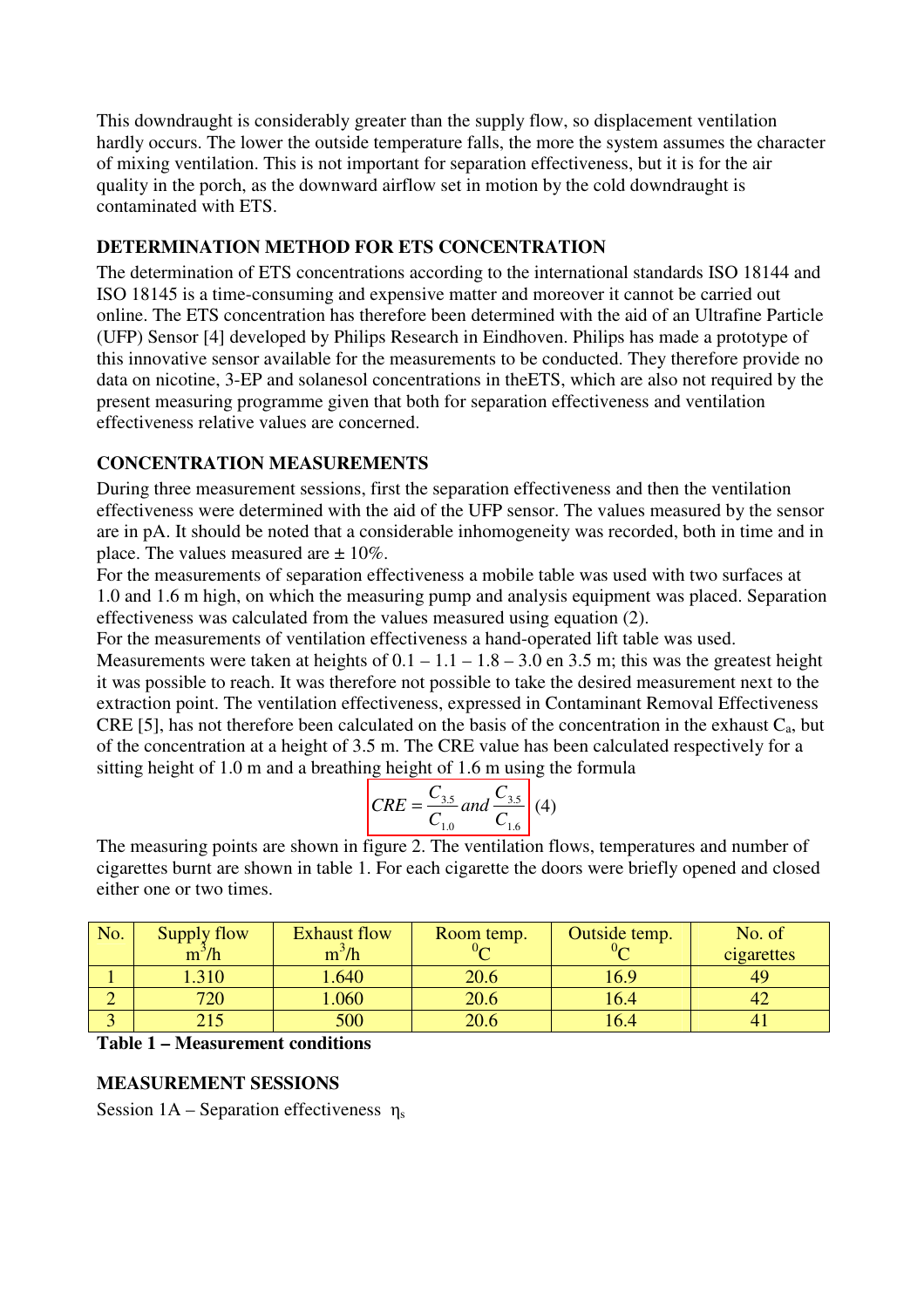The values measured in pA are shown in table 2:

| concentr. | height           | mp1   | mp2   | mp3   | mp4   | mp5   | mpb   | mp'   | gem.  |
|-----------|------------------|-------|-------|-------|-------|-------|-------|-------|-------|
| $C_i$     | 1.0 <sub>m</sub> | .00.  | 0.95  | 0.65  | 0.70  | 0.70  | 0.51  | 0.36  | 0.70  |
| $C_i$     | 1.6 <sub>m</sub> | 1.10  | 1.50  | 1.10  | 1.50  | 1.35  | 1.20  | 1.72  | 1.35  |
| $C_i$     | av.              | 1.05  | 1.23  | 0.88  | 1.10  | 1.03  | 0.86  | 1.04  | 1.03  |
| $C_e$     | 1.0 <sub>m</sub> | 0.04  | 0.04  | 0.04  | 0.04  | 0.04  | 0.04  | 0.04  | 0.04  |
| $C_e$     | 1.6 <sub>m</sub> | 0.03  | 0.03  | 0.03  | 0.03  | 0.03  | 0.03  | 0.03  | 0.03  |
| $C_e$     | av.              | 0.035 | 0.035 | 0.035 | 0.035 | 0.035 | 0.035 | 0.035 | 0.035 |

**Table 2 – Values measured in measurement session 1A**

| Separation effectiveness $n_s = \frac{C_i - C_i}{T}$ |  | $= 1 - \frac{C_e}{m} = 1 - \frac{0.035}{m} = 0.97$ |
|------------------------------------------------------|--|----------------------------------------------------|
|                                                      |  |                                                    |

Session 1B – Ventilation effectiveness CRE:

The values measured in pA at mp 8, and the calculated CRE values CRE<sub>1.0</sub> and CRE<sub>1.6</sub> are shown in table 3.

| height m | concentration at mp 8 |                                                                      |
|----------|-----------------------|----------------------------------------------------------------------|
|          |                       | <b>CRE</b><br>1.0                                                    |
|          |                       | $\sim_{10}$                                                          |
|          | 1.35                  |                                                                      |
|          |                       | $CRE_{1.6}$<br>$= 1.04$<br>$=\frac{C_{3.5}}{C_{1.6}}=\frac{1}{1.35}$ |
|          |                       | $-1.6$                                                               |

**Table 3 – Session 1B measurements and results for Contaminant Removal Efficiency CRE** 

Session  $2A$  – Separation effectiveness  $\eta_s$ The values measured in pA are shown in table 4:

| concentr. | height           | mpl  | mp2  | mp3  | mp4  | mp5  | mp6  | mp7  | av.  |
|-----------|------------------|------|------|------|------|------|------|------|------|
| $C_i$     | 1.0 <sub>m</sub> | 1.38 | .40  | 1.23 | 1.35 | 1.32 | 1.31 | 1.28 | 1.32 |
| $C_i$     | 1.6 <sub>m</sub> | 1.74 | 1.60 | 1.30 | 1.65 | 1.55 | 1.65 | 1.75 | 1.60 |
| $C_i$     | av.              | 1.56 | 1.35 | 1.27 | 1.50 | 1.44 | 1.48 | 1.52 | 1.46 |
| $C_e$     | 1.0 <sub>m</sub> | 0.05 | 0.05 | 0.05 | 0.05 | 0.05 | 0.05 | 0.05 | 0.05 |
| $C_e$     | 1.6 <sub>m</sub> | 0.05 | 0.05 | 0.05 | 0.05 | 0.05 | 0.05 | 0.05 | 0.05 |
| $C_e$     | av.              | 0.05 | 0.05 | 0.05 | 0.05 | 0.05 | 0.05 | 0.05 | 0.05 |

**Table 4 – Values measured in measurement session 2A**

Separation effectiveness, calculated using the average values for  $C_i$  en  $C_e$  from table 2, is

| calculated as follows: $n_s = \frac{C_i - C_e}{C_e} = 1 - \frac{C_e}{C_e} = 1 - \frac{0.05}{C_e} = 0.97$ |  |       |
|----------------------------------------------------------------------------------------------------------|--|-------|
|                                                                                                          |  | - 146 |

Session 2B – Ventilation effectiveness CRE

The values measured in pA at mp 8, and the calculated *CRE* values *CRE1.0 en CRE1.6* are shown in table 5.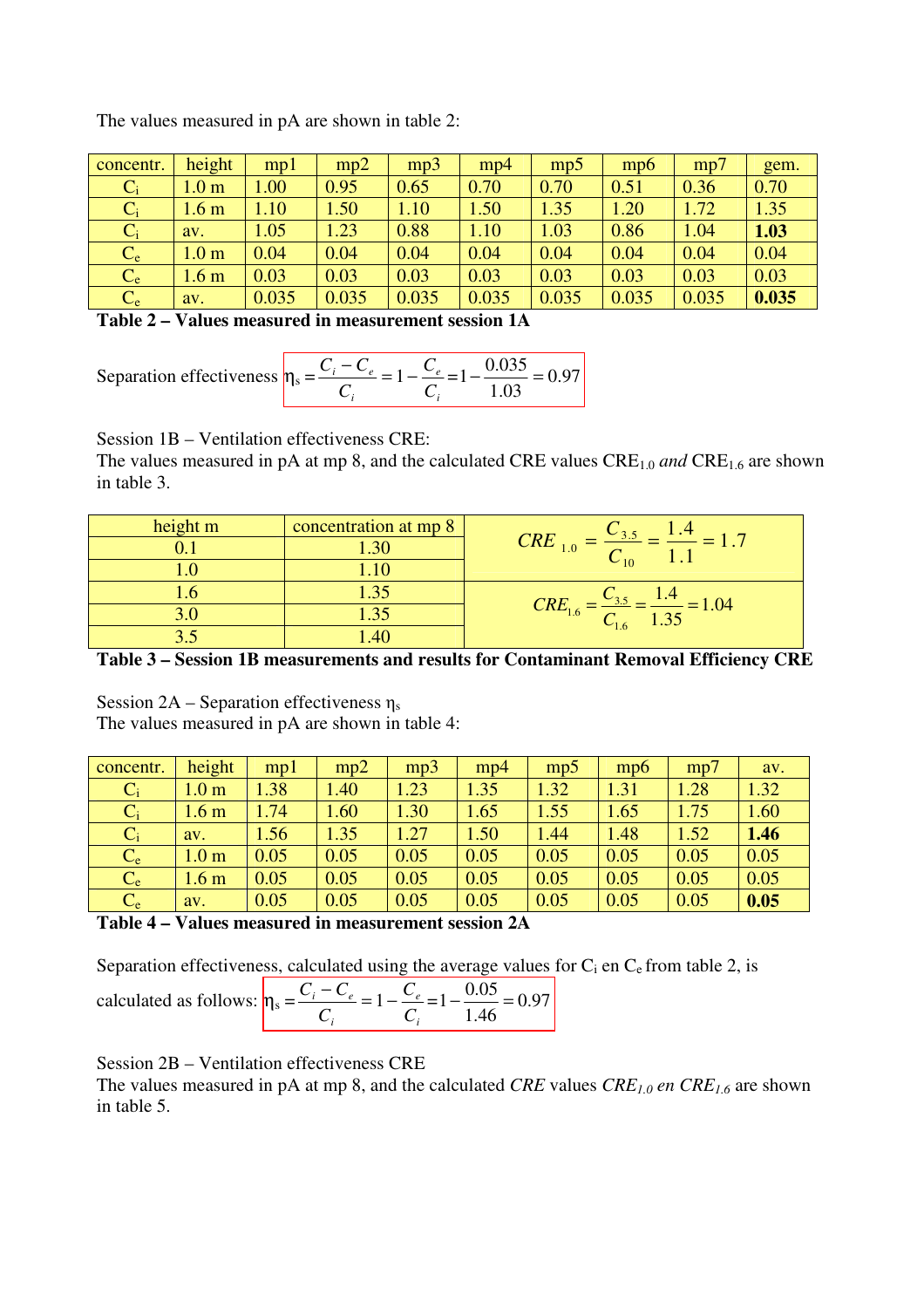| height m | concentration at mp 8 |                                                                       |
|----------|-----------------------|-----------------------------------------------------------------------|
|          |                       | $\frac{C_{3.5}}{C_{1.0}} = \frac{2.00}{1.45} = 1.38$<br>$CRE_{1.0} =$ |
|          | .45                   | $-1.0$                                                                |
|          |                       |                                                                       |
|          |                       | $= 1.33$<br>$CRE_{1.6}$                                               |
|          |                       | $-1.6$                                                                |

**Table 5 – Session 2B measurements and results for Contaminant Removal Efficiency CRE**

Session  $3A$  – Separation effectiveness  $\eta_s$ 

The values measured in pA are shown in table 5:

| concentr. | height           | mp1  | Mp2   | mp3   | mp4   | mp    | mpb  | mp7  | av.   |
|-----------|------------------|------|-------|-------|-------|-------|------|------|-------|
| $C_i$     | 1.0 <sub>m</sub> | 1.95 | 1.80  | 1.80  | 2.20  | 2.10  | 2.05 | 2.25 | 2.02  |
| $C_i$     | 1.6 <sub>m</sub> | 2.38 | 2.28  | 2.13  | 2.05  | 2.03  | 2.18 | 2.25 | 2.19  |
| $C_i$     | av.              | 2.17 | 2.04  | 1.97  | 2.13  | 2.07  | 2.12 | 2.25 | 2.10  |
| $C_e$     | 1.0 <sub>m</sub> | 0.06 | 0.08  | 0.08  | 0.08  | 0.08  | 0.08 | 0.08 | 0.077 |
| $C_e$     | 1.6 <sub>m</sub> | 0.06 | 0.07  | 0.07  | 0.07  | 0.07  | 0.08 | 0.08 | 0.071 |
| $C_e$     | av.              | 0.06 | 0.075 | 0.075 | 0.075 | 0.075 | 0.08 | 0.08 | 0.074 |

**Table 6 – Values measured in measurement session 3A**

Separation effectiveness, calculated using the average values for  $C_i$  en  $C_e$  from table 2, is

| calculated as follows: $n_s = \frac{C_i - C_e}{I} = 1 - \frac{C_e}{I} = 1 - \frac{0.074}{I} = 0.965$ |  |      |
|------------------------------------------------------------------------------------------------------|--|------|
|                                                                                                      |  | 2.10 |

Session 3B – Ventilation effectiveness CRE

The values measured in pA at measurement point 8, and the calculated CRE values *CRE1.0 en CRE1.6* are shown in table 6.

| height m | concentration at mp 8 | 3.00                                            |
|----------|-----------------------|-------------------------------------------------|
|          |                       | CRE <sub>1</sub><br>1.20<br>$C_{10}$ 2.50       |
|          | $2.50\,$              |                                                 |
|          | 4.56                  | 3.00                                            |
|          | 3.00                  | $CRE_{1.6}$<br>$\frac{2}{6}$ = $\frac{1}{2.56}$ |
|          |                       | $-1.6$                                          |

**Table 7 – Session 3b measurements and results for Contaminant Removal Efficiency CRE**

# **DISCUSSION**

The concentrations measured in pA using the UFP sensor in the smoking porch are thrown into relief when they are compared with typical values in reasonably clean outside air of 0.02 pA. When it is warm outside, with moderate traffic the sensor reading rises to  $0.05 - 0.06$  pA. In a car on the motorway peak concentrations occur in the range of  $0.2 - 0.5$  pA. The air quality in the porch can therefore be regarded as being relatively poor, even at higher ventilation capacities. ETS is an infamous source of air contamination in indoor environments!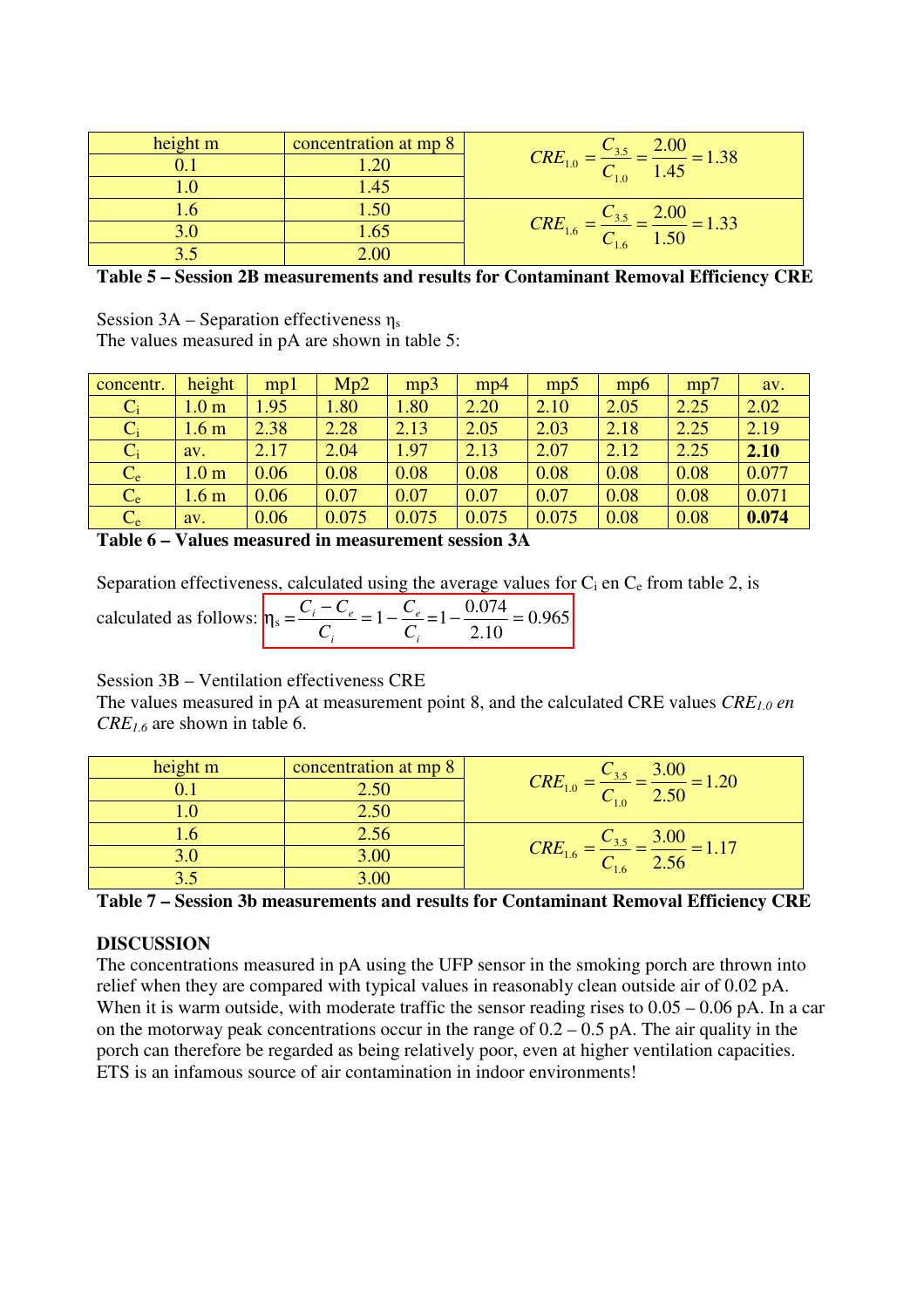The concentration in the porch decreases sharply with increasing ventilation capacity; see figure 5. Extrapolating logarithmically, the concentration at 3.000 m3/h would come out at 0.5 pA, which would undoubtedly reduce the ETS absorbance in the clothing of visitors to the porch and hence the distribution of ETS in building. The question is whether it would also improve the air quality measurements. ETS is a complex cocktail with thousands of components. In most cases ETS concentration is below the chemical/physical detection limit. [6]

For the rest, the clear relationship between ETS concentration and ventilation capacity provides an excellent possibility for a demand controlled ventilation system. The signal from the UFP sensor can be included in the control circuit of an air quality controller. Having made enquiries within the industry, the author is not aware of any other sensors with which this possible. The potential field of application of the UFP sensor is not limited to smoking rooms. This sensor for ventilation control can be applied anywhere where ultra fine particles  $(PM_{2.5})$  form a risk. For future applications a multifunctional room sensor for temperature, relative humidity,  $CO<sub>2</sub>$  and  $PM<sub>2.5</sub>$  is also being considered.



**Figure 5 –ETS Concentration in smoking porch in relation to ventilation capacity** 

# **CONCLUSIONS**

- At a value of 0.97 the separation effectiveness is extremely high, also at low ventilation capacities.
- The ventilation effectiveness is low. This can be attributed to the cold down draught along the porch outer facade, and to the ventilation system as such.
- To realise a high separation effectiveness, a difference between supply and exhaust flow of -1.9  $dm^3/s.m^2$  is sufficient.
- To improve the IAQ in the smoking porch the cold down draught should be decreased, combined with an increase in ventilation flow.

### **REFERENCES**

[1] Recknagel 2000. Taschenbuch für Heizung + Klimatechnik. Recknagel Sprenger Schramek, 69th edition. R. *Oldenbourg Verlag München Wien. ISBN 3-486-26215-7*.